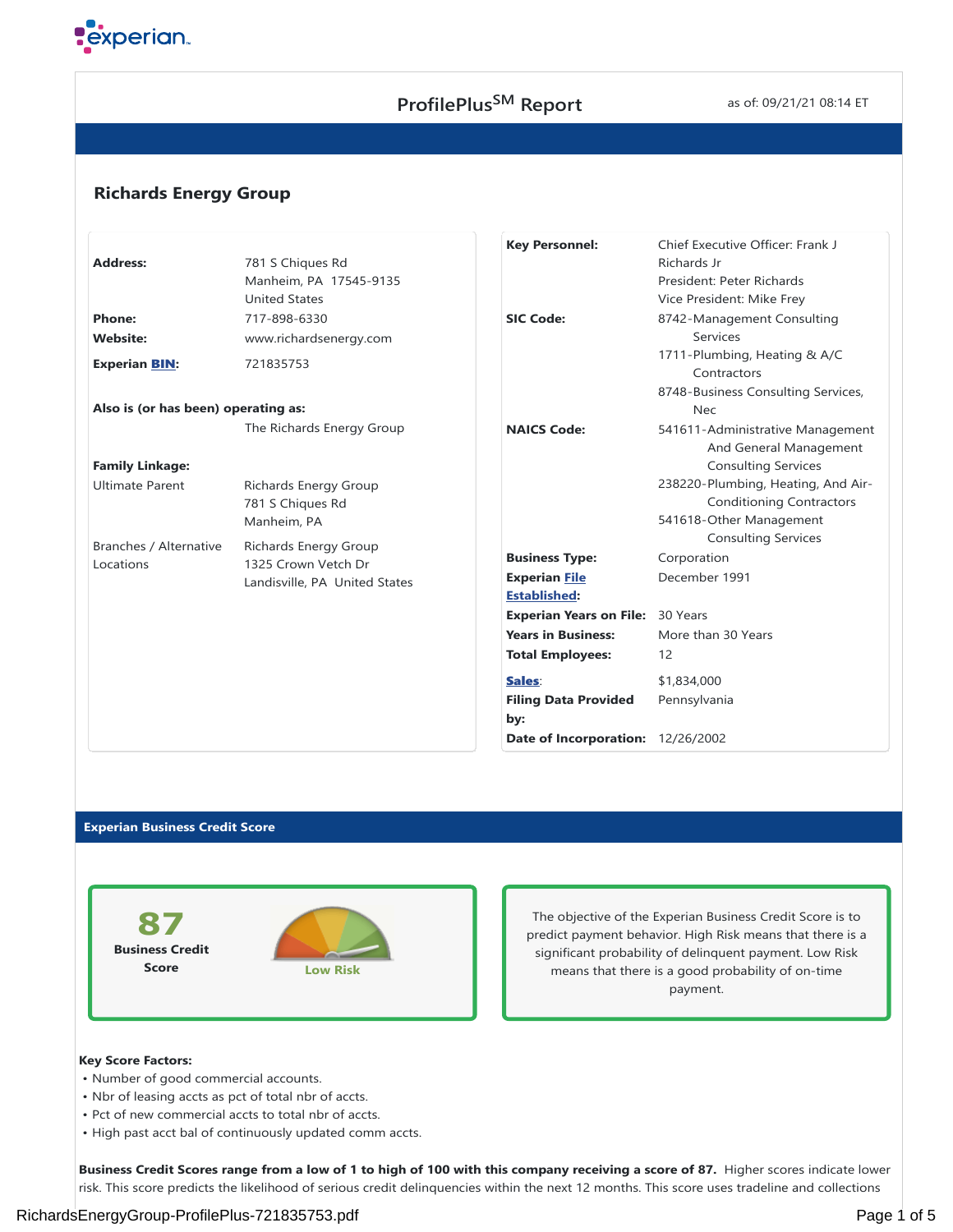

### **Experian Financial Stability Risk Rating**



A Financial Stability Risk Rating of 1 indicates a 0.55% potential risk of severe financial distress within the next 12 months.

#### **Key Rating Factors:**

- Number of active commercial accounts.
- Risk associated with the company's industry sector.
- Risk associated with the business type.
- Employee size of business.

Financial Stability Risk Ratings range from a low of 1 to high of 5 with this company receiving a rating of 1. Lower ratings indicate lower risk. Experian categorizes all businesses to fit within one of the five risk segments. This rating predicts the likelihood of payment default and/or bankruptcy within the next 12 months. This rating uses tradeline and collections information, public filings as well as other variables to predict future risk.

#### **Credit Summary**

| <b>Current Days Beyond Terms</b><br>(DBT): | $\Omega$ |
|--------------------------------------------|----------|
| Predicted DBT for 11/17/2021:              |          |
| <b>Average Industry DBT:</b>               | 3        |
| <b>Payment Trend Indicator:</b>            | Stable   |
| <b>Lowest 6 Month Balance:</b>             | \$159    |
| <b>Highest 6 Month Balance:</b>            | \$25,651 |
| <b>Current Total Account Balance:</b>      | \$0      |
|                                            |          |
| <b>Highest Credit Amount</b>               | \$0      |
| <b>Extended:</b>                           |          |

Company background: Founded in 1995, Richards Energy Group, Inc. is located in Manheim, PA. The firm offers utility and energy consulting solutions. It provides power purchasing, lighting retrofits, and auditing services. The company serves industrial, commercial, and institutional clients.

## **Payment Trend Summary**

| <b>Monthly Payment Trends</b> |                                     |  |  |  |  |  |  |
|-------------------------------|-------------------------------------|--|--|--|--|--|--|
| $\Rightarrow$ Industry        | <b>C</b> -This Company              |  |  |  |  |  |  |
| 100% <del>Q</del>             |                                     |  |  |  |  |  |  |
| 80%                           |                                     |  |  |  |  |  |  |
| 60%                           |                                     |  |  |  |  |  |  |
| 40%                           |                                     |  |  |  |  |  |  |
| 20%                           |                                     |  |  |  |  |  |  |
| ሰ%                            | 04/21 05/21 06/21 07/21 08/21 09/21 |  |  |  |  |  |  |

| <b>Quarterly Payment Trends</b> |       |  |                   |  |       |  |  |  |
|---------------------------------|-------|--|-------------------|--|-------|--|--|--|
| 100%                            |       |  |                   |  |       |  |  |  |
| 80%                             |       |  |                   |  |       |  |  |  |
| 60%                             |       |  |                   |  |       |  |  |  |
| 40%                             |       |  |                   |  |       |  |  |  |
| 20%                             |       |  |                   |  |       |  |  |  |
| 0%                              | 06/20 |  | 09/20 12/20 03/21 |  | 06/21 |  |  |  |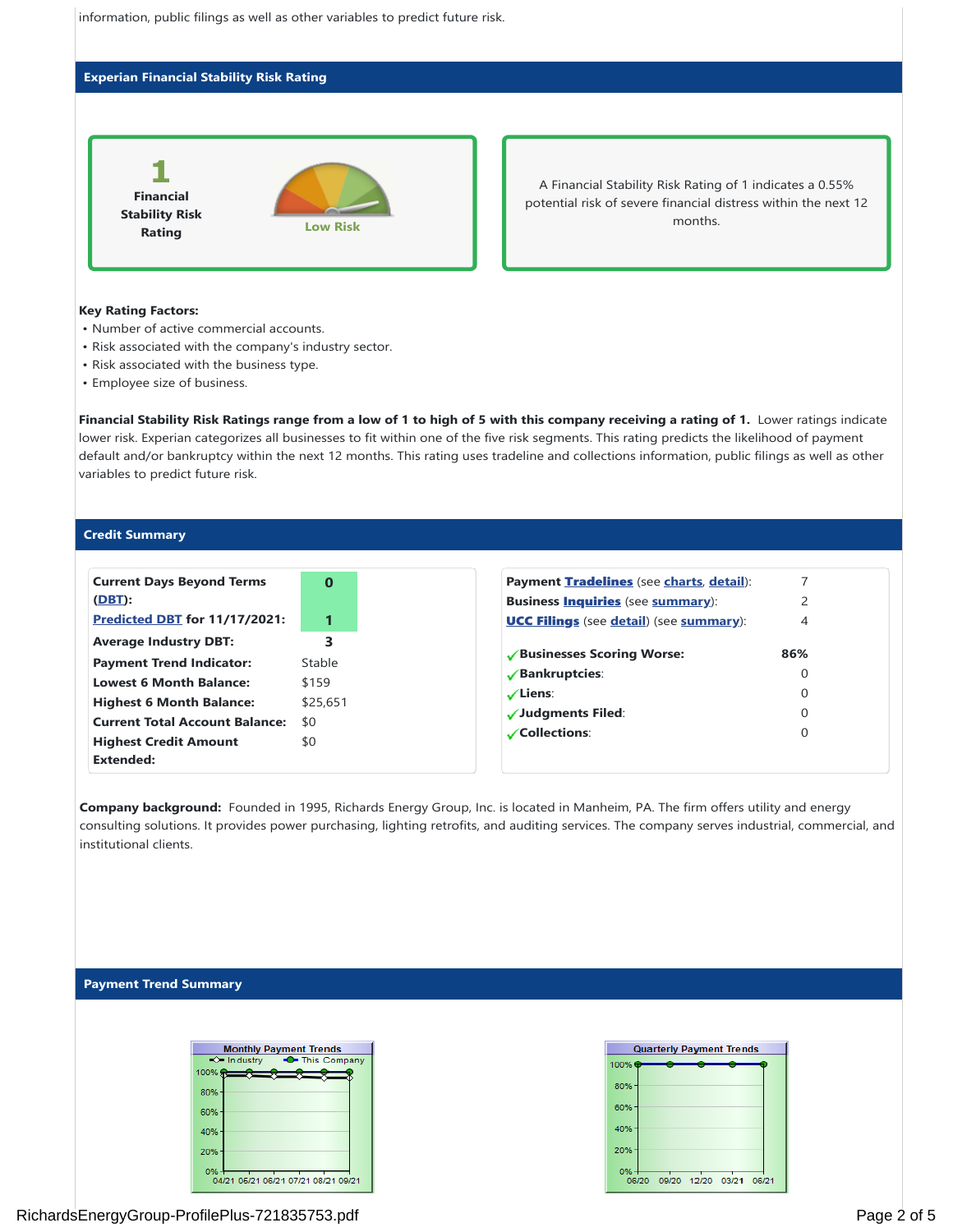\*Percentage of on-time payments by month.

**Monthly Payment Trends - Recent Activity**

| <b>Date</b> | <b>Current</b> | Up to 30<br><b>DBT</b> | $31 - 60$<br><b>DBT</b> | 61-90<br><b>DBT</b> | $>90$ DBT |  |  |
|-------------|----------------|------------------------|-------------------------|---------------------|-----------|--|--|
| 04/21       | 100%           | $0\%$                  | $0\%$                   | 0%                  | 0%        |  |  |
| 05/21       | 100%           | 0%                     | 0%                      | 0%                  | 0%        |  |  |
| 06/21       | 100%           | 0%                     | 0%                      | 0%                  | 0%        |  |  |
| 07/21       | 100%           | 0%                     | 0%                      | 0%                  | 0%        |  |  |
| 08/21       | 100%           | 0%                     | $0\%$                   | 0%                  | $0\%$     |  |  |
| 09/21       | 100%           | 0%                     | 0%                      | 0%                  | 0%        |  |  |

\*Percentage of on-time payments by quarter.

**Quarterly Payment Trends - Recent Activity**

|             |                |                        |                         | -                   |           |
|-------------|----------------|------------------------|-------------------------|---------------------|-----------|
| <b>Date</b> | <b>Current</b> | Up to 30<br><b>DBT</b> | $31 - 60$<br><b>DBT</b> | 61-90<br><b>DBT</b> | $>90$ DBT |
| 06/20       | 100%           | 0%                     | 0%                      | $0\%$               | 0%        |
| 09/20       | 100%           | 0%                     | 0%                      | 0%                  | 0%        |
| 12/20       | 100%           | 0%                     | 0%                      | $0\%$               | 0%        |
| 03/21       | 100%           | 0%                     | 0%                      | 0%                  | 0%        |
| 06/21       | 100%           | 0%                     | 0%                      | 0%                  | 0%        |



\***Continuous** distribution with **DBT**.

Insufficient information to produce **Newly Reported Payment Trends** chart.



\***Combined** distribution with **DBT**.

# **Trade Payment Information**

| <b>Payment Experiences (Financial Trades)</b>         |                                |                                |                                |                                                                        |         |  |            |            |            |            |                 |
|-------------------------------------------------------|--------------------------------|--------------------------------|--------------------------------|------------------------------------------------------------------------|---------|--|------------|------------|------------|------------|-----------------|
| <b>Supplier</b><br><b>Category</b>                    | <b>Reported</b><br><b>Date</b> | <b>Activity</b><br><b>Date</b> | <b>Payment</b><br><b>Terms</b> | Recent High Balance Current Up to 30 31-60 61-90 > 90<br><b>Credit</b> |         |  | <b>DBT</b> | <b>DBT</b> | <b>DBT</b> | <b>DBT</b> | <b>Comments</b> |
| <b>Bank Card</b>                                      | 9/03/21                        |                                | Rev                            | \$28,198                                                               | \$8,880 |  |            |            |            |            |                 |
| Computers                                             | 9/17/21                        |                                |                                | \$13,435                                                               | \$0     |  |            |            |            |            |                 |
| Cred Card                                             | 9/15/21                        |                                | Rev                            | \$200                                                                  | \$159   |  |            |            |            |            |                 |
| <b>Fincl Sycs</b>                                     | 9/13/21                        |                                | Rev                            | \$25,651                                                               | \$6,945 |  |            |            |            |            |                 |
| <b>Retl Trade</b>                                     | 10/03/19                       |                                | Rev                            |                                                                        | \$0     |  |            |            |            |            | Account Cl      |
|                                                       |                                |                                |                                |                                                                        |         |  |            |            |            |            |                 |
|                                                       |                                |                                |                                | <b>Tradeline Experiences (Continuous Trades)</b>                       |         |  |            |            |            |            |                 |
| <b>Supplier</b><br><b>Category</b>                    | <b>Reported</b><br><b>Date</b> | <b>Activity</b><br><b>Date</b> | <b>Payment</b><br><b>Terms</b> | Recent High Balance Current Up to 30 31-60 61-90 >90<br><b>Credit</b>  |         |  | <b>DBT</b> | <b>DBT</b> | <b>DBT</b> | <b>DBT</b> | <b>Comments</b> |
| Elec Distr                                            | 8/31/21                        |                                | Other                          |                                                                        | \$0     |  |            |            |            |            |                 |
| <b>Additional Tradeline Experiences (Aged Trades)</b> |                                |                                |                                |                                                                        |         |  |            |            |            |            |                 |
| <b>Supplier</b>                                       | <b>Reported</b>                | <b>Activity</b>                | <b>Payment</b>                 | Recent High <b>Balance Current</b> Up to 30 31-60 61-90 > 90           |         |  |            |            |            |            | <b>Comments</b> |
| <b>Category</b>                                       | <b>Date</b>                    | <b>Date</b>                    | <b>Terms</b>                   | <b>Credit</b>                                                          |         |  | <b>DBT</b> | <b>DBT</b> | <b>DBT</b> | <b>DBT</b> |                 |
| Elec Distr                                            | 10/15/19                       |                                | Varied                         | \$20,006                                                               | \$0     |  |            |            |            |            |                 |
|                                                       |                                |                                |                                |                                                                        |         |  |            |            |            |            |                 |

# Payment Trend Detail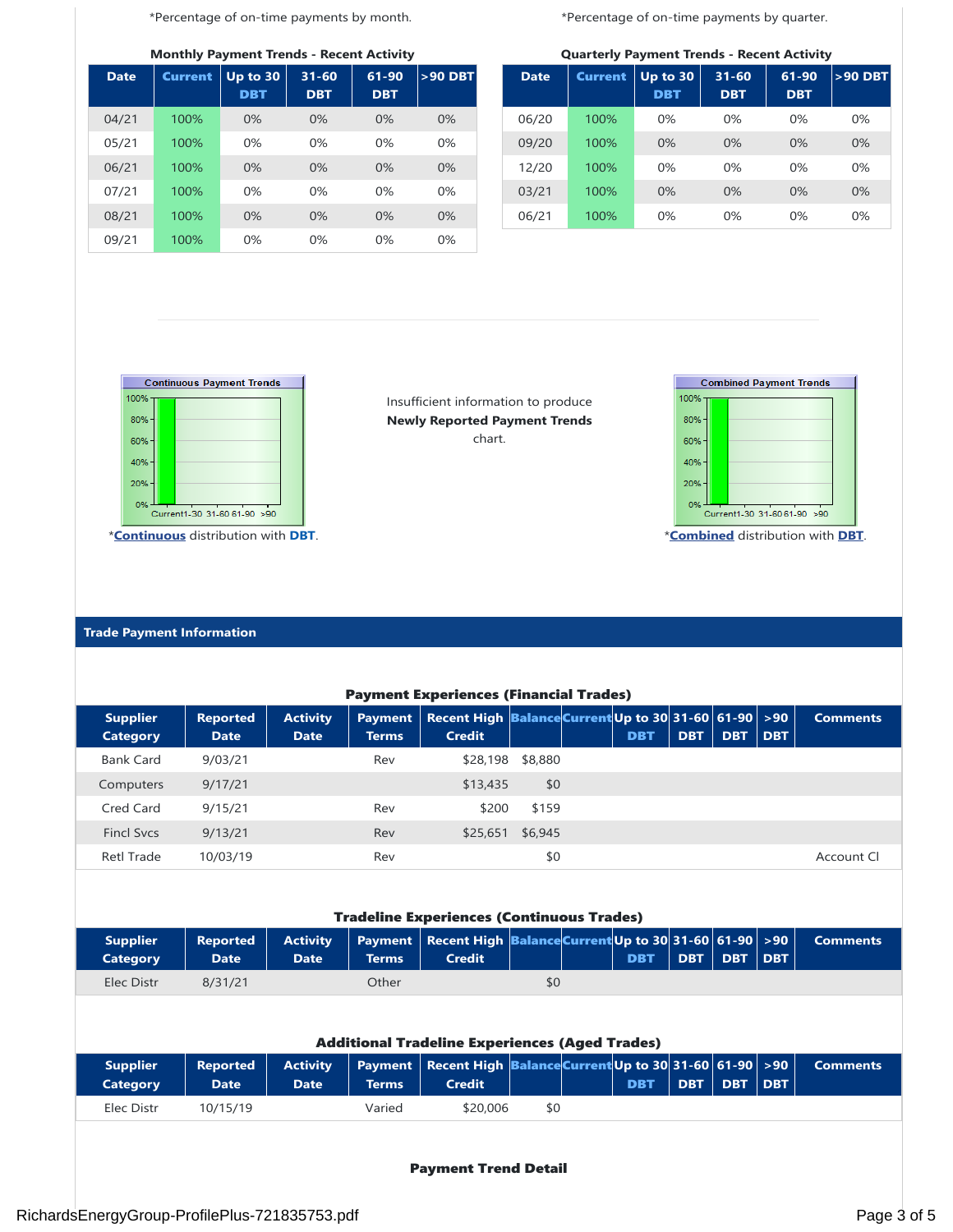| <b>Date</b> | Industry*<br><b>DBT</b> | <b>DBT</b>     | Industry*<br><b>Current</b> | <b>Current</b> | Up to 30 DBT | 31-60 DBT | 61-90 DBT | $>90$ DBT |
|-------------|-------------------------|----------------|-----------------------------|----------------|--------------|-----------|-----------|-----------|
| 09/21       | 3                       | $\mathbf{0}$   | 94%                         | 100%           | 0%           | 0%        | 0%        | 0%        |
| 08/21       | 3                       | $\overline{0}$ | 94%                         | 100%           | 0%           | 0%        | 0%        | 0%        |
| 07/21       | $\overline{2}$          | 0              | 95%                         | 100%           | 0%           | 0%        | 0%        | 0%        |
| 06/21       | $\overline{2}$          | $\overline{0}$ | 95%                         | 100%           | 0%           | 0%        | 0%        | 0%        |
| 05/21       | $\overline{2}$          | $\mathbf{0}$   | 96%                         | 100%           | 0%           | 0%        | 0%        | 0%        |
| 04/21       | $\overline{2}$          | 0              | 96%                         | 100%           | 0%           | $0\%$     | $0\%$     | 0%        |

 **\*Industry: Management Consulting Services**

#### **Inquiries**

| <b>Summary of Inquiries</b> |       |          |          |          |                |          |       |       |       |  |
|-----------------------------|-------|----------|----------|----------|----------------|----------|-------|-------|-------|--|
| <b>Supplier Category</b>    | 09/21 | 08/21    | 07/21    | 06/21    | 05/21          | 04/21    | 03/21 | 02/21 | 01/21 |  |
| General                     |       | $\Omega$ |          |          |                |          |       |       |       |  |
| Utility                     |       | $\Omega$ | $\Omega$ | $\Omega$ | $\overline{0}$ | $\Omega$ |       |       |       |  |
| <b>Totals</b>               |       | 0        | $\bf{o}$ | 0        | 0              | $\bf{0}$ |       |       |       |  |

#### **UCC Filings**

| Date:          | 07/10/2019                                                                                            |
|----------------|-------------------------------------------------------------------------------------------------------|
| Filing Number: | 2019071001028                                                                                         |
| Jurisdiction:  | Sec Of State PA                                                                                       |
| Activity:      | Continued                                                                                             |
| Date:          | 02/27/2018                                                                                            |
| Filing Number: | 2018022701526                                                                                         |
| Jurisdiction:  | Sec Of State PA                                                                                       |
| Secured Party: | Fulton Bank, N.A. Pa Lancaster 17602 One Penn Square                                                  |
| Collateral:    | Inventory, Equipment, Furnishings and Fixtures, Hereafter Acquired Property, Other Assets (undefined) |
| Activity:      | Filed                                                                                                 |
| Date:          | 07/07/2014                                                                                            |
| Filing Number: | 2014070701291                                                                                         |
| Jurisdiction:  | Sec Of State PA                                                                                       |
| Activity:      | Continued                                                                                             |
| Date:          | 12/28/2009                                                                                            |
| Filing Number: | 2009122805825                                                                                         |
| Jurisdiction:  | Sec Of State PA                                                                                       |
| Secured Party: | Citizens Bank Of Pennsylvania Pa Philadelphia 19103 1735 Mar                                          |
| Collateral:    | Equipment, Inventory, Hereafter Acquired Property, Other Assets (undefined)                           |
| Activity:      | Filed                                                                                                 |
|                |                                                                                                       |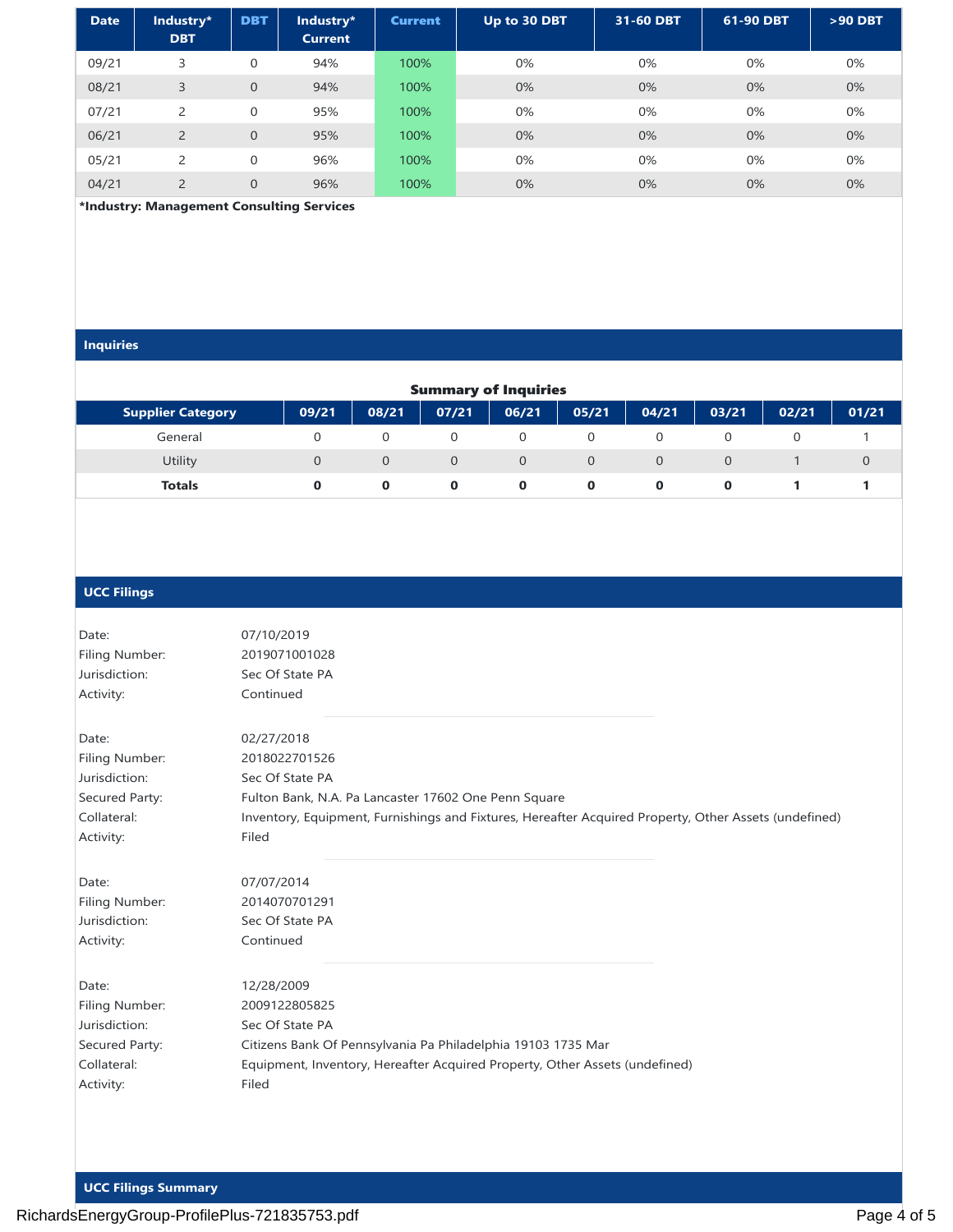| <b>Filing Period</b> | <b>Cautionary Filings</b> | <b>Total Filed</b> | <b>Total Released</b> | <b>Total Continued</b> | Amended /<br><b>Assigned</b> |
|----------------------|---------------------------|--------------------|-----------------------|------------------------|------------------------------|
| JUL-Present 2021     |                           |                    |                       |                        |                              |
| <b>JAN-JUN 2021</b>  | $\Omega$                  | $\Omega$           | $\Omega$              |                        |                              |
| <b>JUL-DEC 2020</b>  | $\Omega$                  | $\Omega$           |                       |                        |                              |
| <b>JAN-JUN 2020</b>  | $\Omega$                  | $\Omega$           |                       |                        |                              |
| <b>JUL-DEC 2019</b>  |                           | $\Omega$           |                       |                        |                              |
| Prior to JUL 2019    |                           |                    |                       |                        |                              |

Cautionary UCC Filings include one or more of the following collateral: Accounts, Accounts Receivable, Contracts, Hereafter acquired property, Leases, Notes Receivable, or Proceeds.

**\* The information herein is furnished in confidence for your exclusive use for legitimate business purposes and shall not be reproduced, disclosed, or shared to any third party per the restrictions in the Terms and Conditions that you accepted. Neither Experian nor its sources or distributors warrant such information nor shall they be liable for your use or reliance upon it.** (Ref#:448063) **© 2021 Experian Information Solutions Inc.**

 $\begin{array}{c} \hline \end{array}$